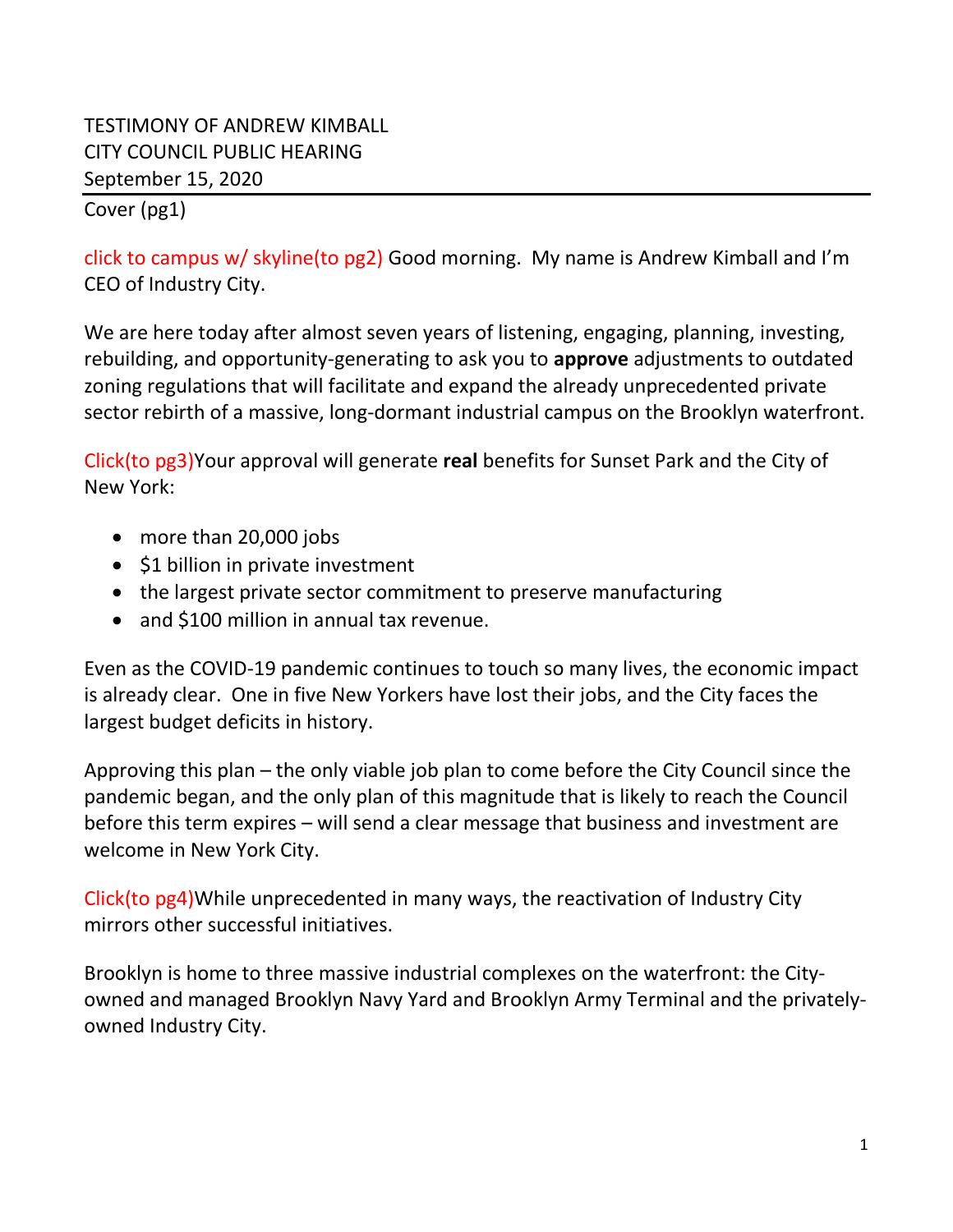For the past 15 years, I have devoted my career to reactivating two of these facilities. I am proud to say that with teams of incredibly talented people, we've been able to achieve something remarkable:

- an uptick in Brooklyn-based manufacturing for the first time in decades;
- and, by working with mostly small businesses and dream-chasing entrepreneurs, the creation of tens of thousands of jobs.

Prior to joining Industry City, I led the Navy Yard redevelopment for 8 years, turning a long-abandoned, underutilized eyesore into a national model for urban industrial adaptive reuse.

Click(to pg5)By embracing the Innovation Economy – the broad range of businesses and jobs that go into making physical, digital or engineered products – while relentlessly focusing on local workforce development opportunities, we were able to attract \$250 million in public funding that in turn leveraged over \$1 billion in private funds. And now the City is doubling down on its success at the Navy Yard while also investing significantly at the Brooklyn Army Terminal.

# Click(to pg6)

In 2013, I joined a new ownership group at Industry City who are committed to bringing the long-decrepit, underutilized complex back to life with a similar focus on the Innovation Economy and local engagement and opportunity.

While the Navy Yard and Industry City have similar histories, and both are meant to accommodate the same segments of New York's economy, there is one big difference: as a private property, government funding cannot and should not be used to rebuild Industry City.

# Click(to pg7)

But government did show what was possible and set the challenge to the private sector: build an economic future for New York that is inclusive, community-centric and achievable *without* the expenditure of taxpayer dollars.

To achieve success was going to take private investment at a truly unprecedented level. Click(to pg8) And at Industry City, that started by pumping 20 million gallons of water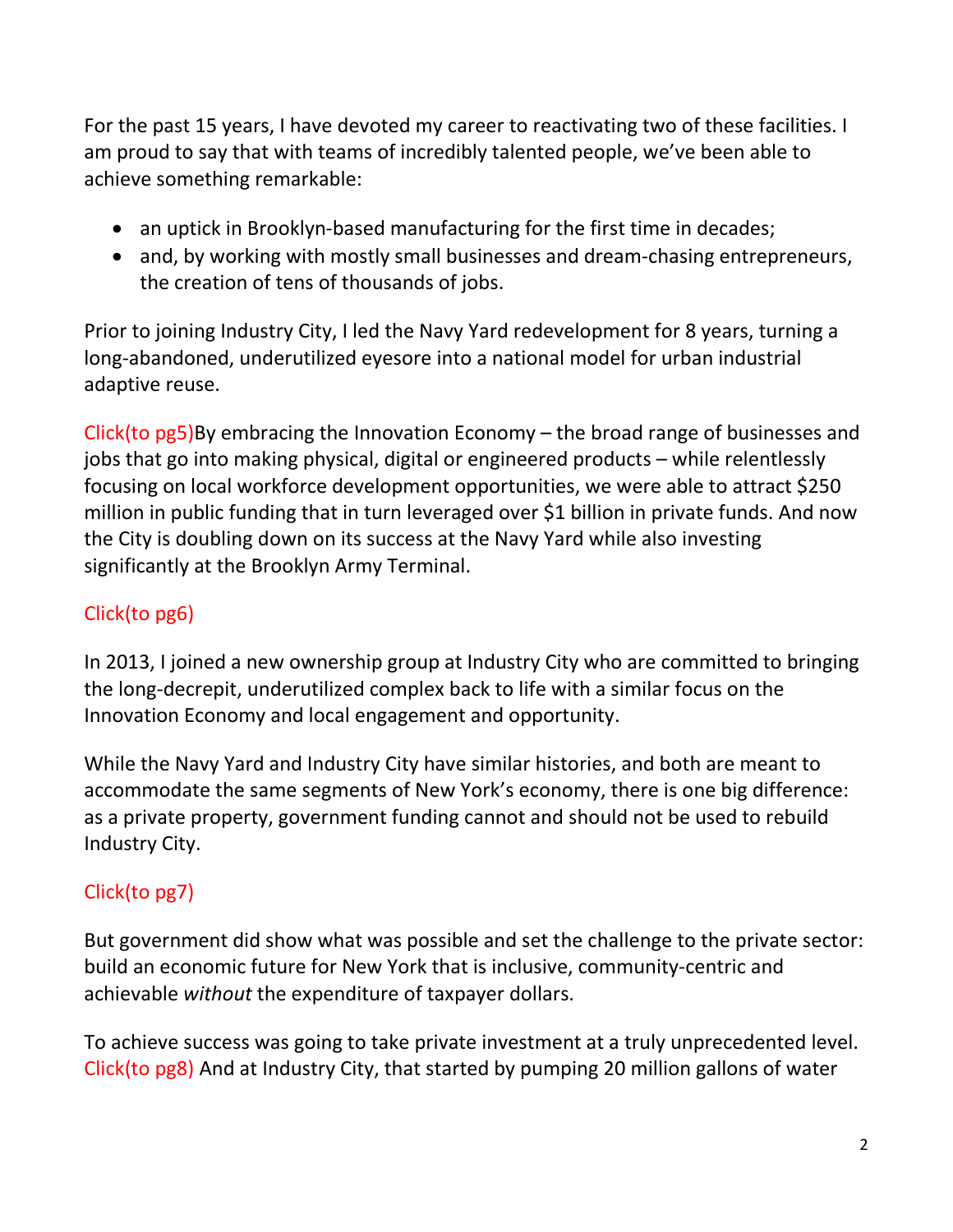left by Superstorm Sandy out of the buildings' basements while investing in infrastructure that had been allowed to crumble for generations;

Click(to pg9) rebuilding basic systems like plumbing, electrical, and elevators.. click(to pg10) to make the campus resilient in the face of climate change

Click(to pg11) replacing broken windows with 15,000 energy-efficient windows,

Click(to pg12) adding 55 new loading docks and

Click(to pg13) installing pedestrian-friendly, elevated sidewalks.

## *The adaptive reuse of 16 historic buildings for their original industrial-commercial purpose is now one of the largest and most environmentally sustainable projects in the country.*

I brought and applied to Industry City everything I learned at the Brooklyn Navy Yard, including where to start: by listening.

# click(to pg14)

At Industry City, before a single architect or planner was hired, before any design was drawn, and before we landed on a plan, we listened.. Click(to  $pg15$ ) – to the community, to tenants that already were in place, to neighborhood service providers and not-forprofit organizations, and to elected officials and agency representatives. Click(to pg16)

I knew that nothing would be achieved unless real partnerships were forged, and meaningful ways to gather and incorporate community input were not only developed but actually used.

Click(to pg17) We invited people to come tour our campus and asked click(to pg18) if we could come visit with them. We surveyed areas businesses, went door-to-door to meet area residents, brainstormed and swapped click(to pg19) ideas with dozens of organizations, and studied existing data and plans to explore a way forward.

What we found was remarkable.

Click(to pg20) Historically, the economic vitality of Sunset Park and other surrounding neighborhoods has been tied to the activities within the 16-building campus.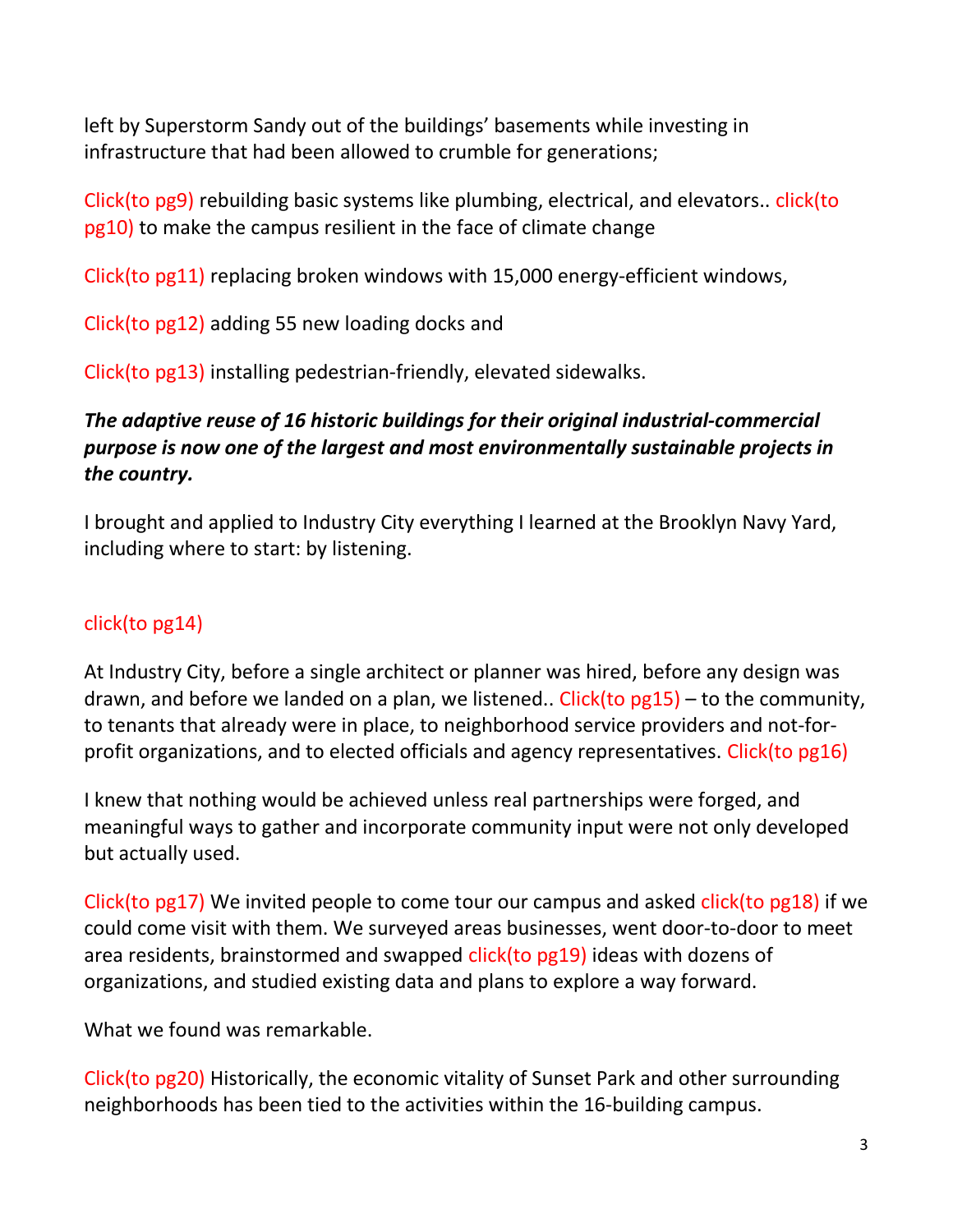At peak activity levels in World War II through the early 1960's, more than 25,000 people worked at Industry City and Sunset Park thrived as a working-class neighborhood with thriving retail strips and waterfront shipping.

Click(to pg21) We also learned what many in the community already knew first-hand. As World War II ended and manufacturing began its long decline, Sunset Park suffered. But people didn't give up; they had a vision for what the waterfront could become, and how it could give the rest of the area the boost it needed.

## Click(to pg22) That vision became a plan, specifically CB7's 197A plan. *And that plan became the foundation of our plan, the basis of how we would reactivate Industry City.*

In studying the 197A plan, and in all of our conversations, the number one thing we heard, and I would say heard loud and clear, is that we, the private owners, should do everything we can to create opportunities for our neighbors.

#### **Click(to pg23) People needed jobs and local entrepreneurs wanted to be nurtured.**

Click(to pg24) So we launched the Innovation Lab – the first such facility to be started by a private landlord in New York City. Click(to pg25) The area's elected officials at every level stepped up to support it, and community-based organizations and NYC colleges and universities became our partners.

Click(to pg26) Now, more than 5,000 area residents have been trained, served as interns, been placed in jobs, received support for new businesses or otherwise benefited from Innovation Lab.

## **Click(to pg27) Makers wanted places to make things and manufacturers needed room to grow.**

Click(to pg28) To meet this demand, we transformed wide-open warehouse floors into small workshops where artists and innovators could make and sell their products. In fact, our range of businesses is so diverse, we literally have the butcher, baker and candlestick maker on our campus.

Click(to pg29) To help New York remain a viable option for manufacturers of all kinds, we built spaces for garment companies, distilleries, jewelry makers and many others.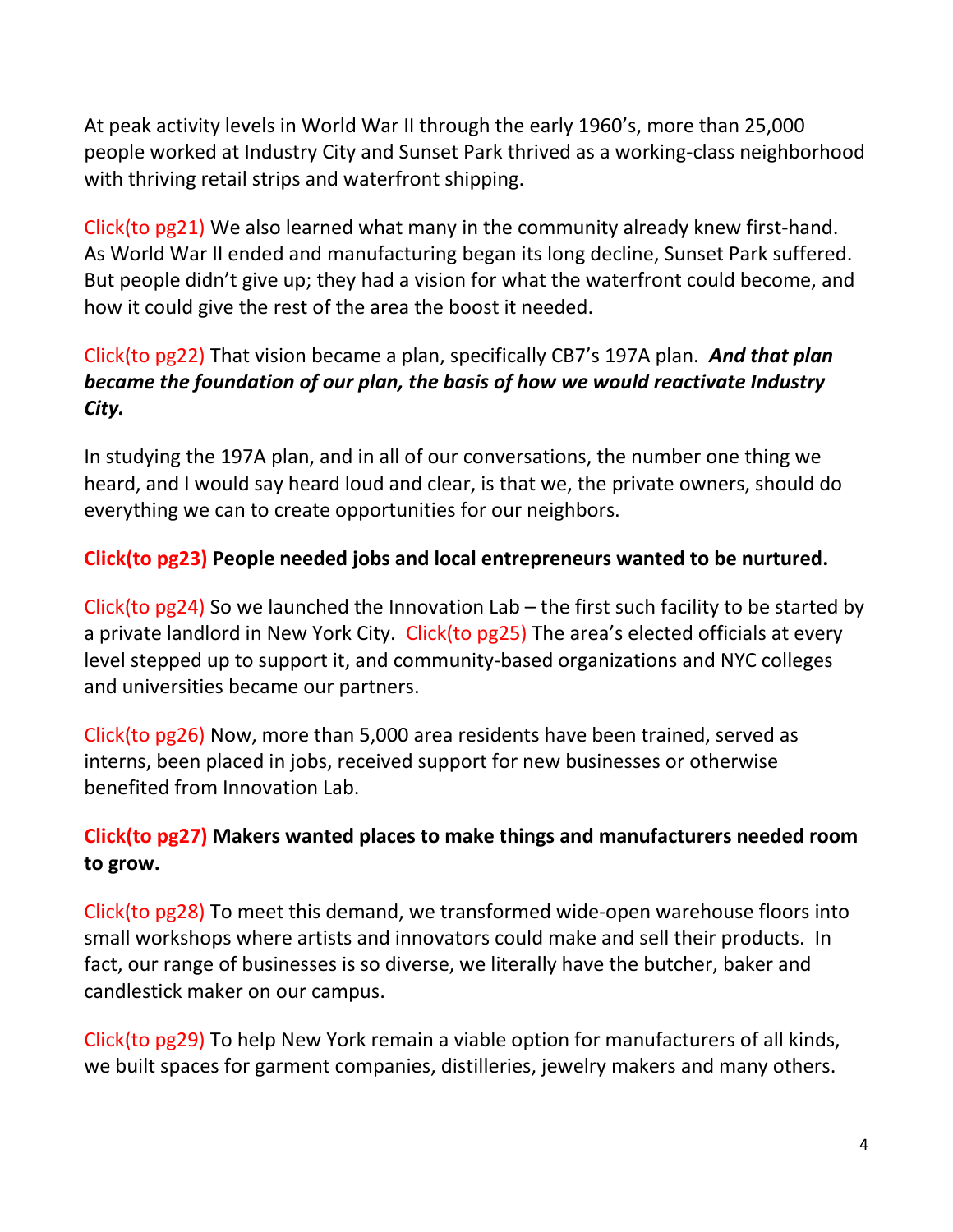And now, we are prepared to make the largest private commitment to the preservation of manufacturing in New York City's history.

#### **Click(to pg30) Nearby retailers, service providers and contractors wanted to do business with us.**

Click(to pg31) We also aggressively sought participation by local contractors, Click(to pg32) with more than \$100 million of the \$400 million already invested spent at area businesses.

## Click(to pg33) **And local residents wanted access to local events and amenities in their neighborhoods and our tenants wanted to be engaged, not just with each other but with the broader Sunset Park community.**

Hundreds of community events have taken place at Industry City, often in collaboration with our tenants.

Click(to pg34) And when the COVID pandemic devasted our communities we collaborated with our tenants to produce PPE for local hospitals and provide food donations to local food pantries.

Click(to pg35) All of this was done because we listened and because we know our future and that of the local community are fully linked. We only succeed if Sunset Park and the City of New York succeed.

Moreover, between the time we originally shared the plan some 6 years ago and the start of ULURP, substantial changes were made to reflect input we had received. For instance, our original plan included dorms, but some community members and elected officials were concerned that was too strong a step toward residential development – so we eliminated them.

And now, despite the important role that business hotels and conference space play in successful innovation districts across the country, we are prepared to drop that element of our plan.

Industry City has come alive over the last six years thanks to hundreds of local entrepreneurs and small businesses who have embraced our vision.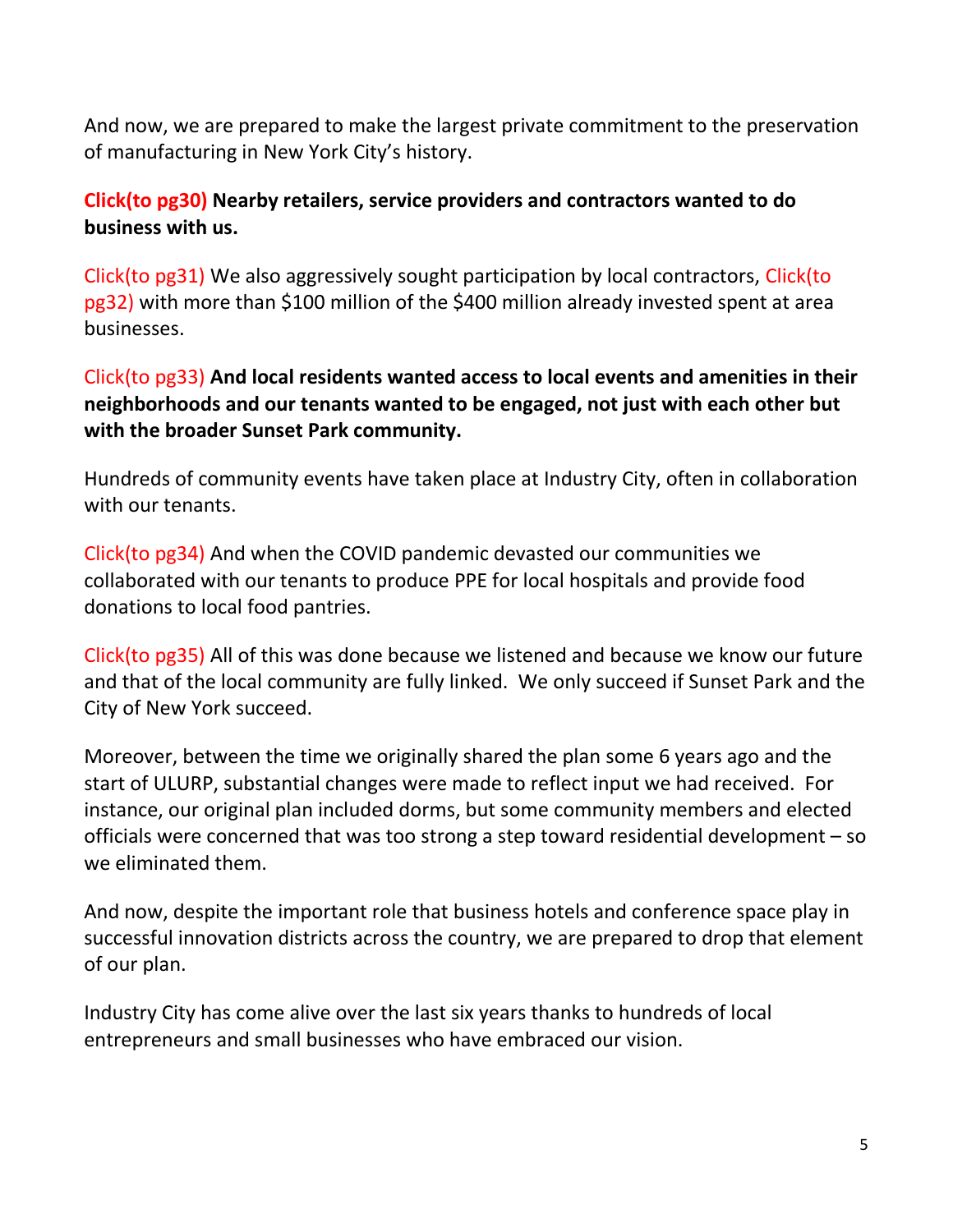Click(to pg36) Employment has grown from 1,900 to 8,000. New businesses have grown from 150 to some 500. \$400 million has been invested. 1 of 5 people who live and work in Sunset Park are now working at Industry City.

Click(to pg37) Key sectors of growth have mirrored those we counted on for the rebirth of the Navy Yard…design, engineering, film and media, tech and art. Over 80% of our companies have fewer than five employees and operate out of spaces smaller than 2,500 square feet.

Click(to pg38) Many companies at Industry City utilize some element of production or light manufacturing. In fact, today we have more manufacturing at Industry City than at any point in 40 years.

Click(to pg39) In the limited capacity in which they are allowed under current zoning, CUNY City Tech, NYU Tandon, RPI, St. Francis, and Parsons all have outposts at Industry City. Click(to pg40) Scores of partnerships and programs have been established with local high schools as well as with middle and elementary schools.

Click(to pg41) Other key elements to the success of Industry City to date, and to other successful Innovation Districts are:

**First**, proximity of innovation economy businesses – including manufacturing – to academic institutions and workforce development entities, resulting in internships, guest lectures, partnerships and technology transfer;

Click(to pg42) **Second**, common and open spaces which encourage networking and community building, and; Third, retail, entertainment, and wellness amenities.

Click(to pg43) So why is the rezoning needed?

Outdated land use rules, created some 60 years ago for the days of the smokestacks, are restricting our ability to grow in ways that best support local small business, job creation and academic pathways. We need a zoning framework that supports the industrial, manufacturing and innovation economy companies competing in the *economy of 2020, not 1960.*

For instance, because we can't have academic classrooms, we are only scratching the surface of what we can achieve by integrating colleges and universities into the campus to maximize the creation of onramps to the jobs of today and the future.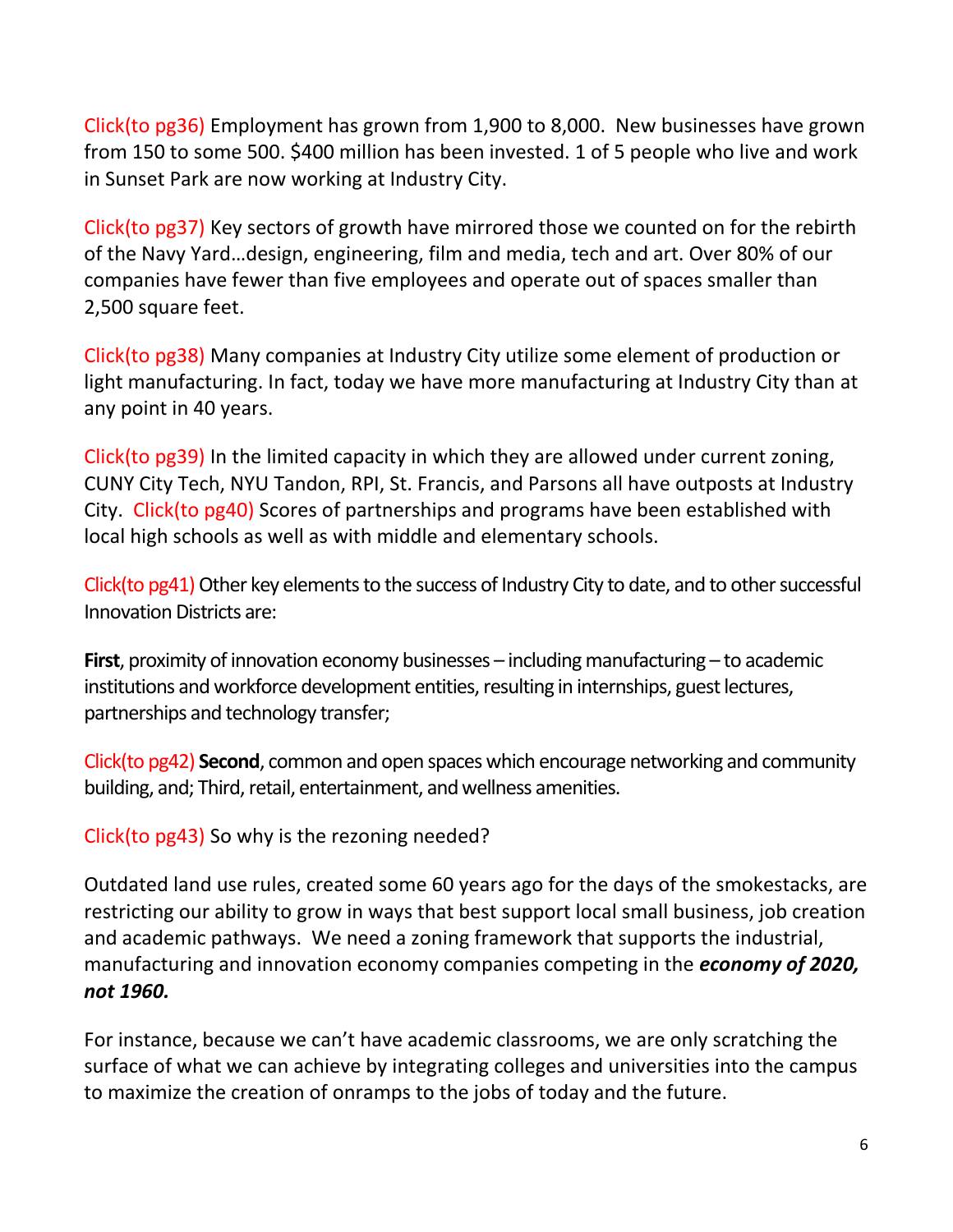This is already happening at similar campuses across the country. Innovation Economy districts in Philadelphia, Pittsburgh and Boston have embedded elements of such schools as Penn State, Carnegie Mellon and Babson College, UMass and Northeastern. Close to home, at the Brooklyn Navy Yard, Brooklyn College opened the first school of cinema embedded in a working studio lot.

Academic collaborations at Industry City have begun – and will really flourish with the new zoning framework in key innovation economy industries such as film and media, design, engineering, and green energy. For example, through a joint venture with Red Hook Container Terminal and in partnership with the City and State we are working to bring the offshore wind industry to the South Brooklyn Marine Terminal just across the street from Industry City. Many of the companies operating on SBMT will also take space in our buildings for office, R&D and support space. Local high schools, colleges and universities will be key players in not only in filling the hundreds of green jobs on SBMT but also working on R&D and other initiatives that advance the offshore wind industry, pioneering the green jobs of the future

But that is far from the only reason this rezoning is needed. The inability to lease to larger retail tenants limits our ability to draw people to a location that does not have and *will not have housing*. Shoppers at larger stores on our campus will, in turn, support the scores of small businesses that are both maker and retail that have opened at Industry City under the existing zoning.

Finally, the inability to build on vacant and adjacent properties limits our ability to serve the broadest set of innovation economy tenants, particularly those that need high ceilings and column-free space. The tremendous success of the new Building 77 at Brooklyn Navy Yard has proven the incredible value of and demand for such space.

The new zoning will allow us to lease faster, creating more jobs and provide the returns necessary to build out a commercial-industrial campus that is 100% privately financed.

The alternative as-of-right strategy will create far fewer jobs and forfeit the dynamic academic collaborations we propose. It will also force us to look more closely at the highest-return opportunities available in M3 zones today…namely pure office and lastmile warehouse distribution. While it certainly has not been our leasing strategy to date, last-mile warehouse pays more and is growing faster than any other industrial use in the city right now.

For all of us who love this City, these are challenging times. Unfortunately, overheated rhetoric and unfounded accusations that aren't supported by the facts continue to be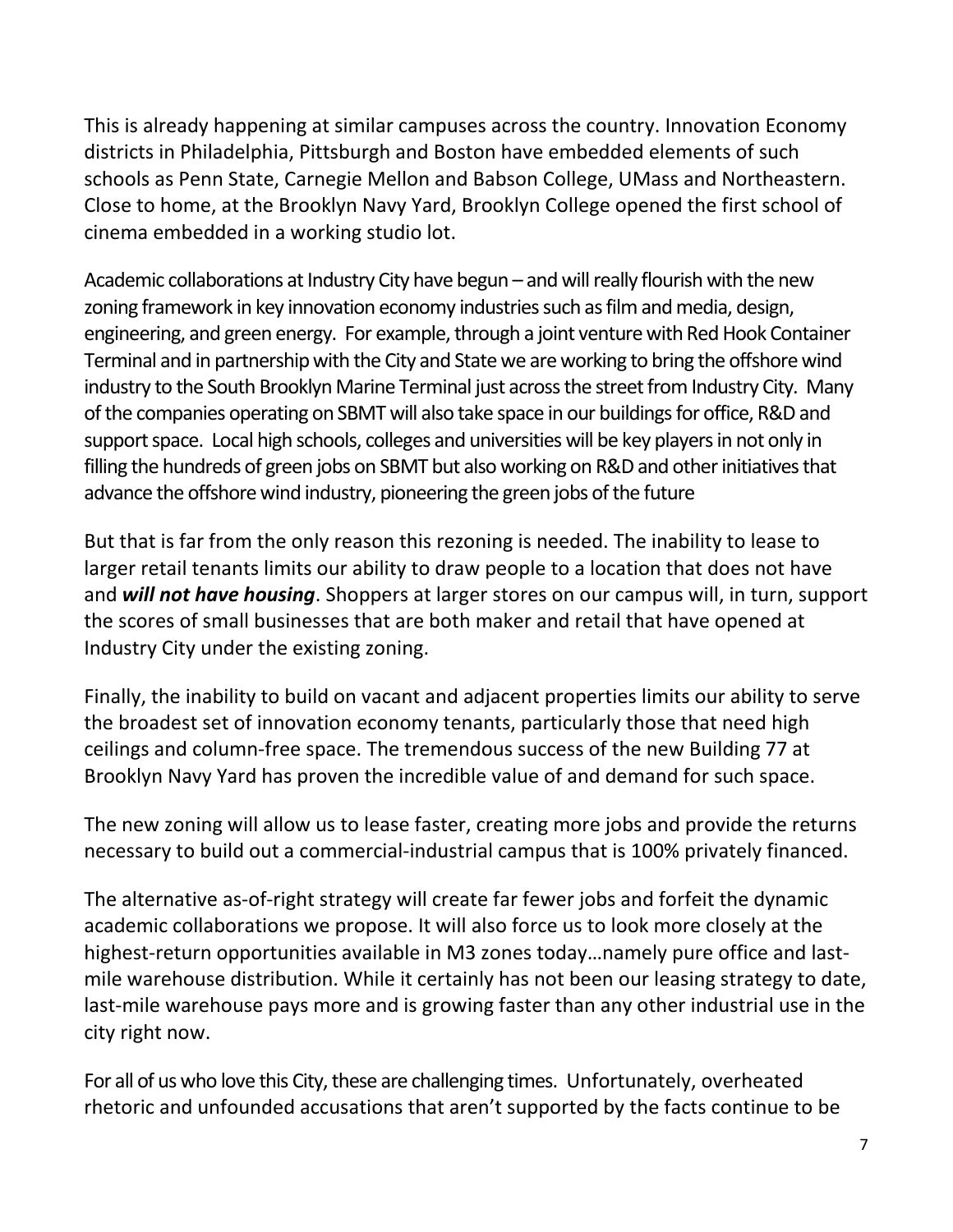offered about this project – even by some people whose commitment to remain uninformed has included an absolute refusal to visit Industry City or engage in meaningful dialogue.

Click(to pg44) Given what you may hear today, I also am going to take the opportunity to directly address some of what we've heard and what you may be hearing today from people who oppose this plan.

Gentrification is real, and it needs real solutions. It is in fact happening in Sunset Park and in many other areas of New York. But there is no evidence linking the creation of jobs at Industry City to gentrification in the neighborhood.

In fact, rents and housing prices and other objective indicators of gentrification show that the rate of gentrification of Sunset Park is occurring at a similar pace in the years after 2013, when we began to bring jobs and businesses to Industry City, as in the years before we began that revitalization. In other words, there was no spike in gentrification as a result of our investment.

Regardless, the answer is not to kill jobs but to create jobs and ensure that local residents have access to them. The answer to gentrification is also to build affordable and workforce housing near to where jobs are being created. That will require local leadership that supports greater density on sites near Industry City.

And on jobs, we've heard that those opposing this plan insist the jobs that Industry City tenants are creating won't benefit area residents. But here again, all of the evidence – factual and anecdotal – says otherwise.

Today, if you live and work in Sunset Park, chances are you work at Industry City. That's because 20 percent of the people who live and work in the neighborhood work at Industry City – more than anywhere else. 35 percent of the 8,000 jobs at Industry City are held by people from the surrounding neighborhoods and nearly 70% by people who live in Brooklyn.

We've also heard calls for the preservation of this site for green jobs. And again, we are happy to say that Industry City and our partners directly across the street at SBMT are creating the city's largest hub of green manufacturing as we undertake one of the nation's most significant adaptive reuse projects centered on bringing historic but decrepit buildings back to life.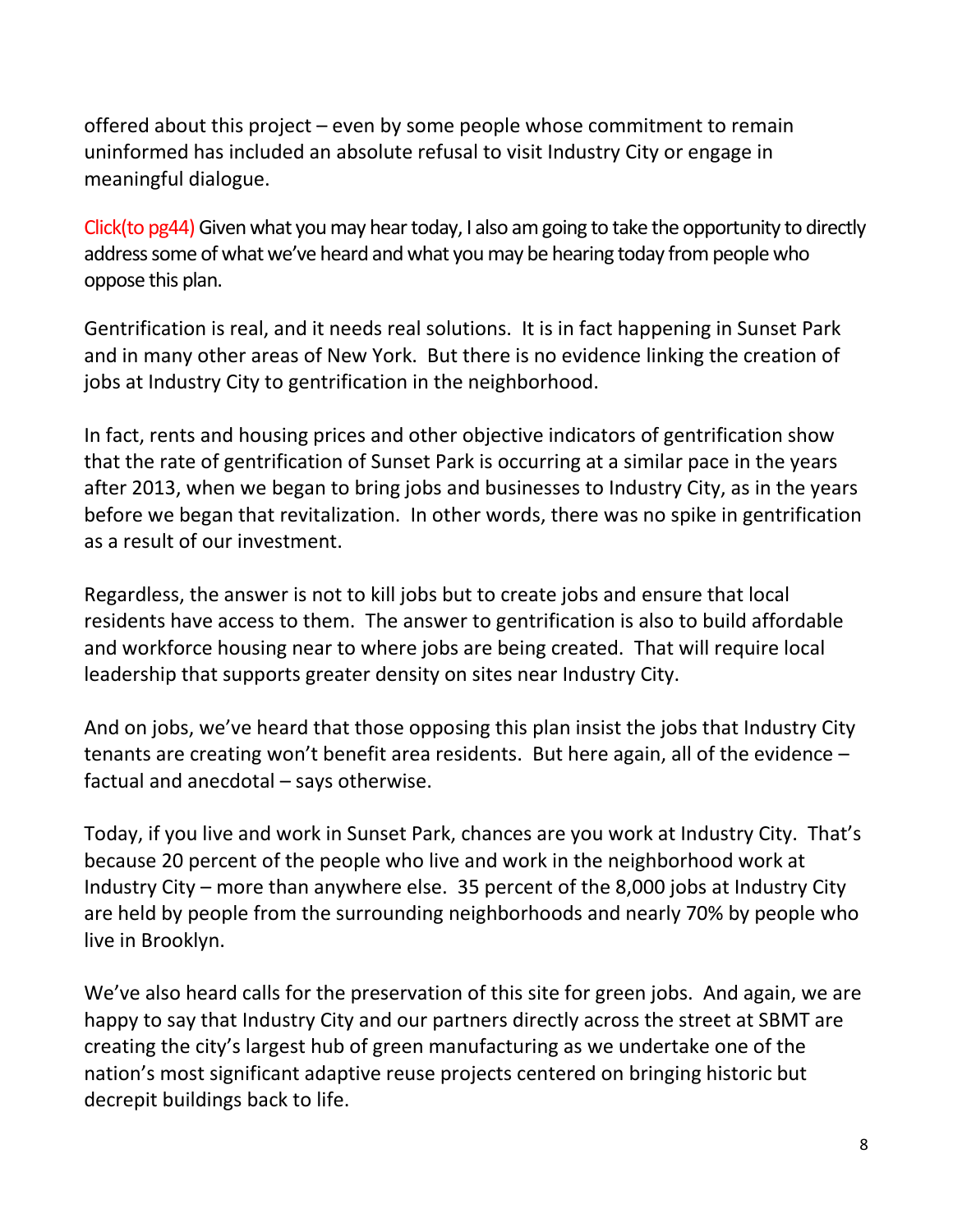We've heard that Industry City's vision is not compatible with the community's vision and the "true voice" of the neighborhood is opposed to this plan. As I have already demonstrated, our plan mirrors the Community Board's 197A Plan. And a careful look at the record would show that the Community Board's Land Use Committee did support the plan.

We've also heard that a plan of this scale should be considered as a public application, and that the city should devote resources to its fullest implementation. While we agree that the city should address the need to upgrade the area's infrastructure, I think it's worth reminding everyone that this is a private application and covers privately-owned property. That is different from area-wide rezonings where the city puts forward a plan to rezone large sections of a neighborhood with properties owned by numerous private interests and individuals and almost always includes public land.

And we've heard that there is no way to lock in all these promises to ensure they come to pass.

#### *Our promises are real, and our 7-year track record has proven that.*

However, area stakeholders are right to be uncertain of what any entity will do in the future. That is why we are willing to lock our commitments into an enforceable CBA that binds the property – no matter who owns it – into certain commitments. These include preserving manufacturing space as we take advantage of retail and new building we can't do today. It means not fully unlocking our ability to add new retail and new buildings until we have demonstrated that jobs are going to local residents.

We know you'll hear criticisms like those I mentioned from many people waiting to testify today.

Click(to pg45) But you'll also hear from manufacturers who came to Industry City so that New York City could have one final chance at keeping them – and the jobs they create – before they moved to another state.

Click(to pg46) You'll hear from business owners who grew up in Sunset Park and still find it hard to believe that they are achieving their click(to pg47) version of the American dream in the neighborhood they love and still call home... click(to pg48) and from others who have been here for decades, through the tough times, and are a testament to the area's tenacity.